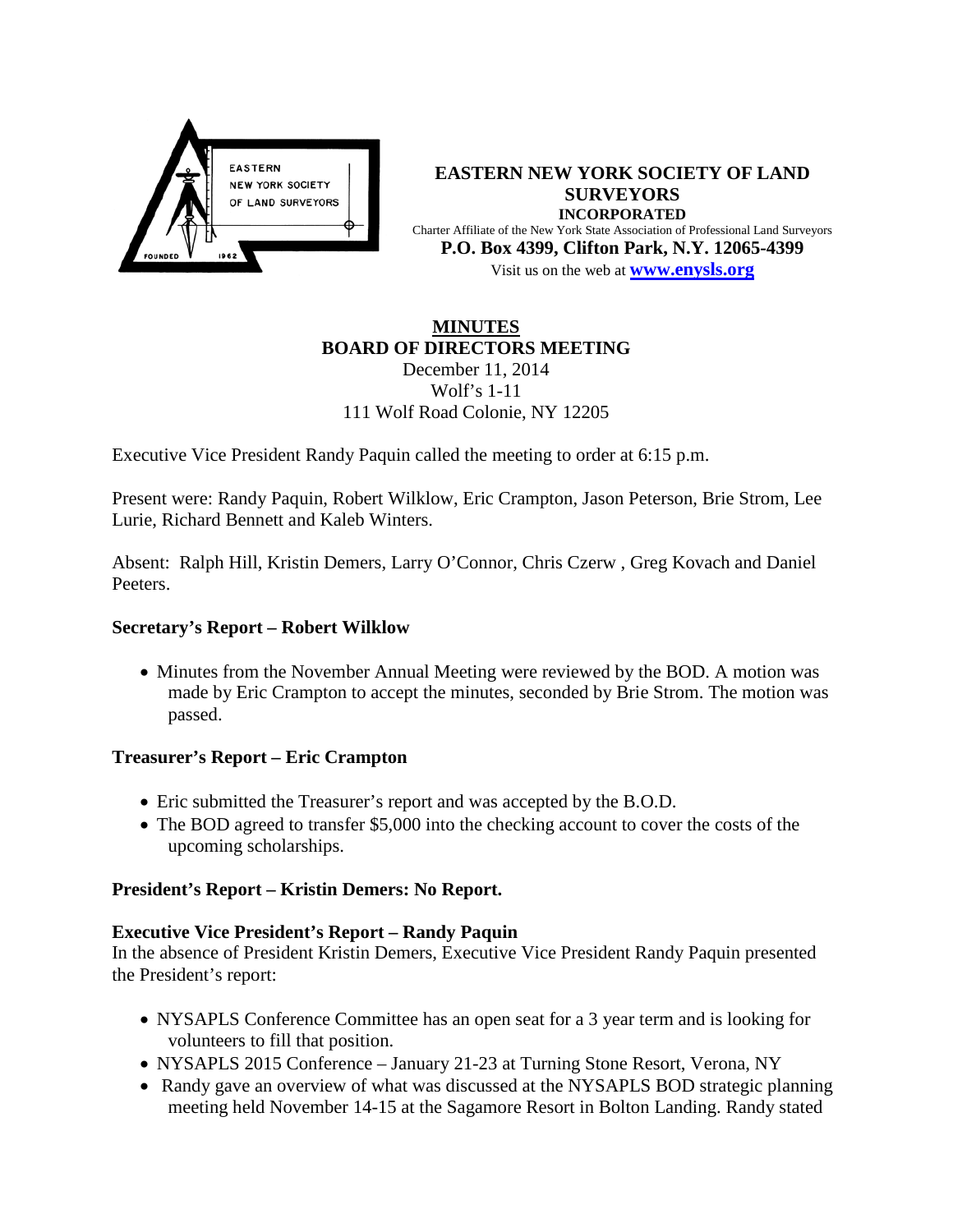that NYSAPLS would like to have more input and ideas from the membership and would like to work on a way to engage the younger generation to participate in the membership as well as considering surveying as a profession.

#### **Vice President's Report - Brie Strom:** No report.

### **STANDING COMMITTEES:**

Constitution & By-laws: Larry O'Connor, Bill Schraa, Ralph Hill and Randy Paquin: The website will need to be updated showing the recent amendments approved at the Annual Meeting/Elections by the membership votes.

Continuing Education: Jody Lounsbury, Chuck Lent and Larry O'Connor: No report.

Ethics: Jim Vianna, Jeff Ostertag and Kevin Rounds: No report.

Finance: Bill Darling and Chris Czerw: No report.

Legislative: Larry O'Connor: No report.

Program: Randy Paquin, Larry O'Connor:

• The March General Membership meeting will include a webinar at a location to be determined.

Public Relations: Jody Lounsbury, Brie Strom: No report.

Scholastic Development: Kristin Demers and Randy Paquin:

• Scholarship applications were received from the colleges; 3 from Paul Smith's and 2 from Ranger School. There were 0 received from Alfred. The recipients will be awarded the scholarships at the Conference at Turning Stone.

Business Practice & Technical Information: Chris Czerw: No report.

Membership: Robert Wilklow and Steve Dickson: No report.

Website: Richard Bennett and Ralph Hill: Rich announced that the website was updated with the latest minutes and the amendments to the By-Laws were posted.

Old Business: None.

New Business: None.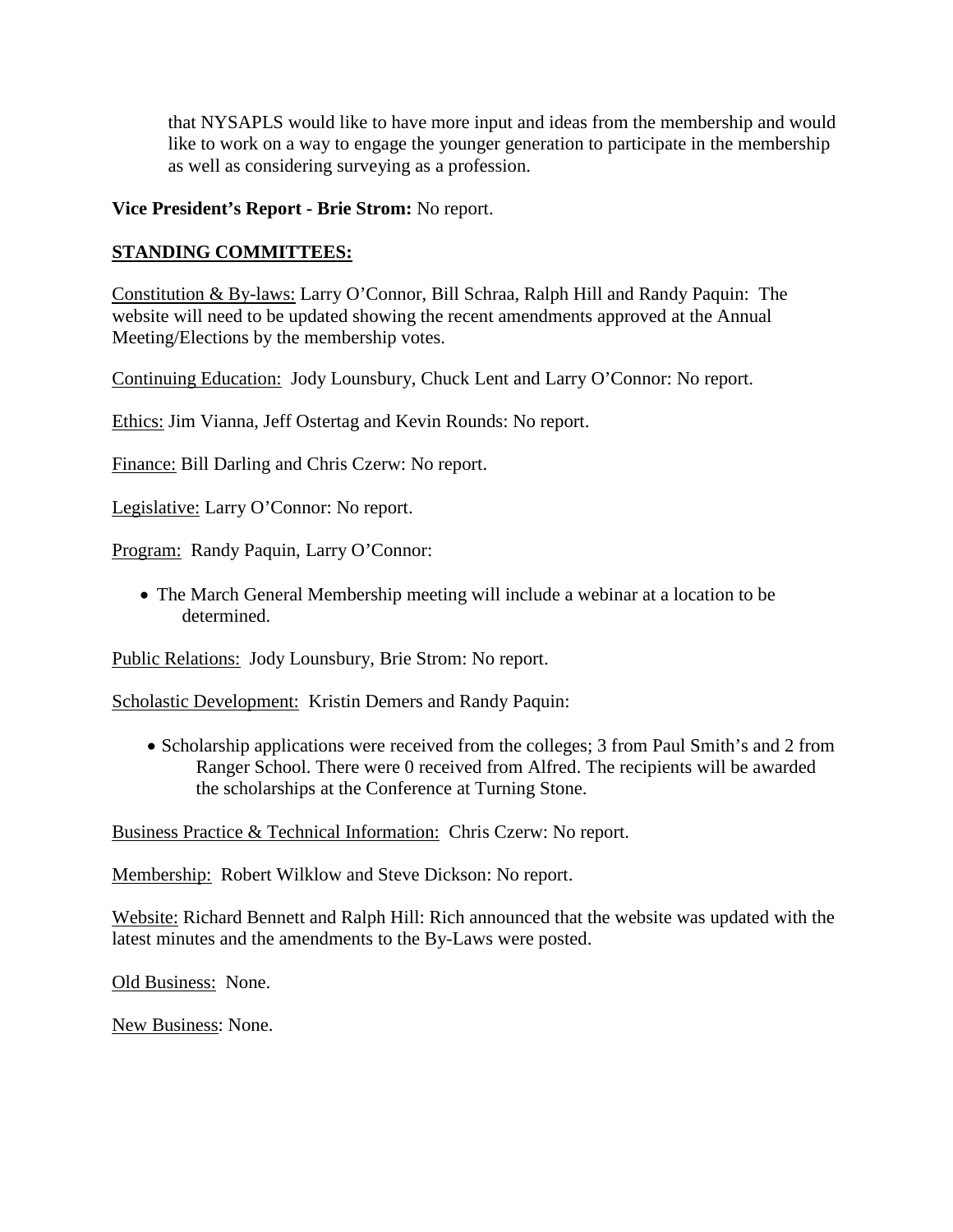A motion to adjourn was made by Robert Wilklow, seconded by Richard Bennett. The motion passed and the meeting was adjourned at 7:20pm.

The next BOD February 12, 2015 at a location to be determined.

 Respectfully Submitted, Robert A. Wilklow, PLS ENYSLS Secretary [bwilklow@gvglandsurveyors.com](mailto:bwilklow@gvglandsurveyors.com)

#### **EASTERN NEW YORK SOCIETY OF LAND SURVEYORS, INC.**

**Exec. Vice-President: Randel Paquin Kristin Demers 2015 Jason Peterson 2016 Robert Wilklow 2017** Vice-President: Brie Strom Daniel Peeters 2015 Brie Strom 2016 Ralph Hill 2017<br>
2017 Secretary: Robert Wilklow Chris Czerw 2015 Greg Kovach 2016 Lee Lurie 2017 **Secretary: Robert Wilklow<br>Treasurer: Eric Crampton** 

**President: Kristin Demers Lawrence O'Connor 2015 Eric Crampton 2016 Randel Paquin 2017** Past President: Richard Bennett